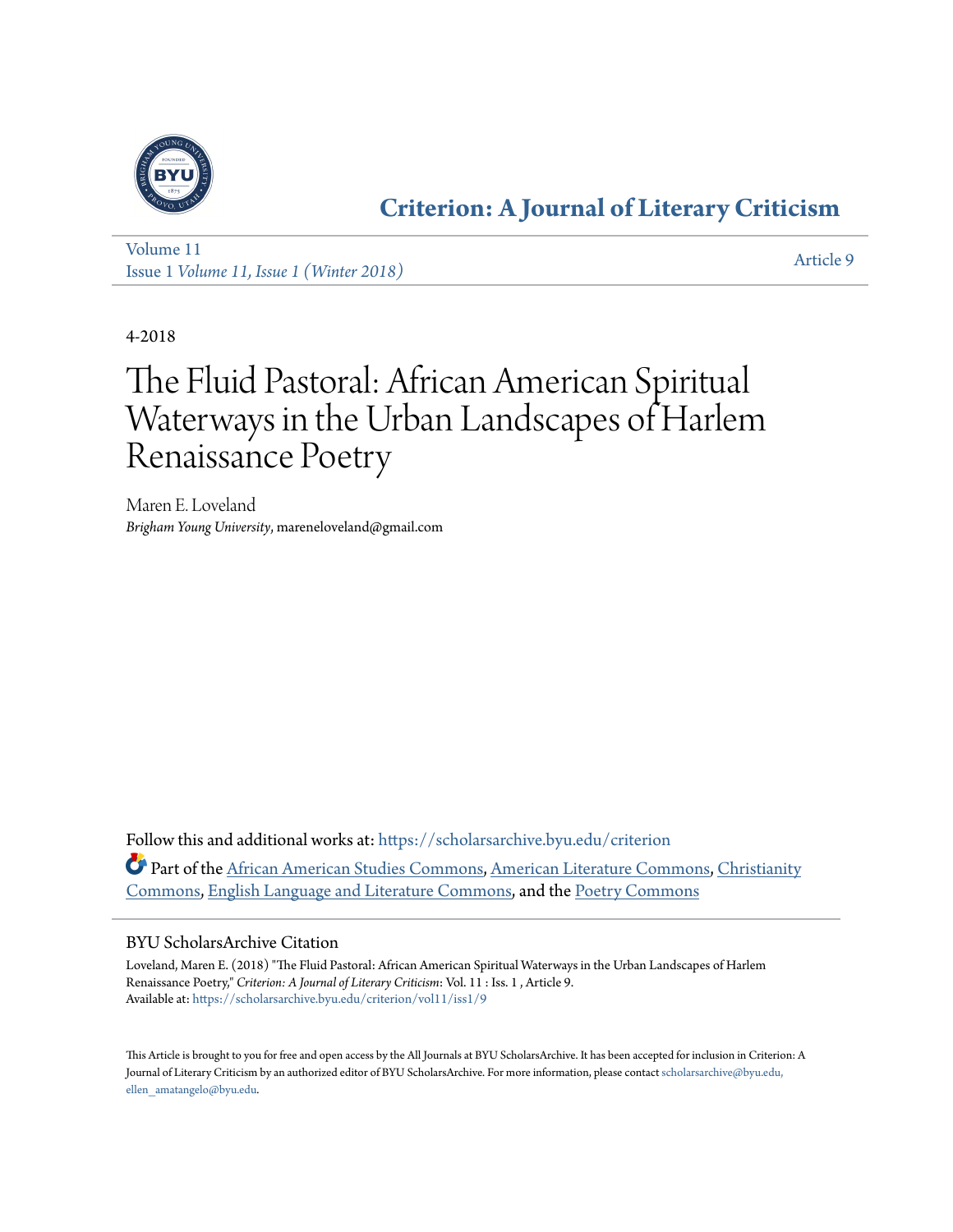# The Fluid Pastoral

African American Spiritual Waterways in the Urban Landscapes of Harlem Renaissance Poetry

*Maren E. Loveland*

In his poem "The Negro Speaks of Rivers," Langston Hughes penned the phrase, "My soul has grown deep like rivers" (1254). Weaving the profound pain of the African American experience with the symbolism of the primordial river, Hughes recognized the inherent power of water as a means of spiritual communication and religious significance. Branching off from the traditional notion of the American pastoral as typified by poets such as Robert Frost and Walt Whitman, African American poets emerging from the Harlem Renaissance established a more nuanced pastoral landscape embedded within urban cultures, utilizing water in particular as a reflection of African American spirituality, identity, and experience. In drawing upon writers such as Countee Cullen, Gwendolyn B. Bennett, Langston Hughes, and Arna Bontemps, the fluid pastoral is revealed as a mechanism of spiritual, cultural, and physical renewal, even in the midst of the Harlem Renaissance's urban landscapes. Through a discussion of Harlem's collective reinterpretation of the American pastoral, this paper conjectures that the literary landscapes of the Harlem Renaissance not only evolve American poetics and modern natural aesthetics to be increasingly inclusive of multiple understandings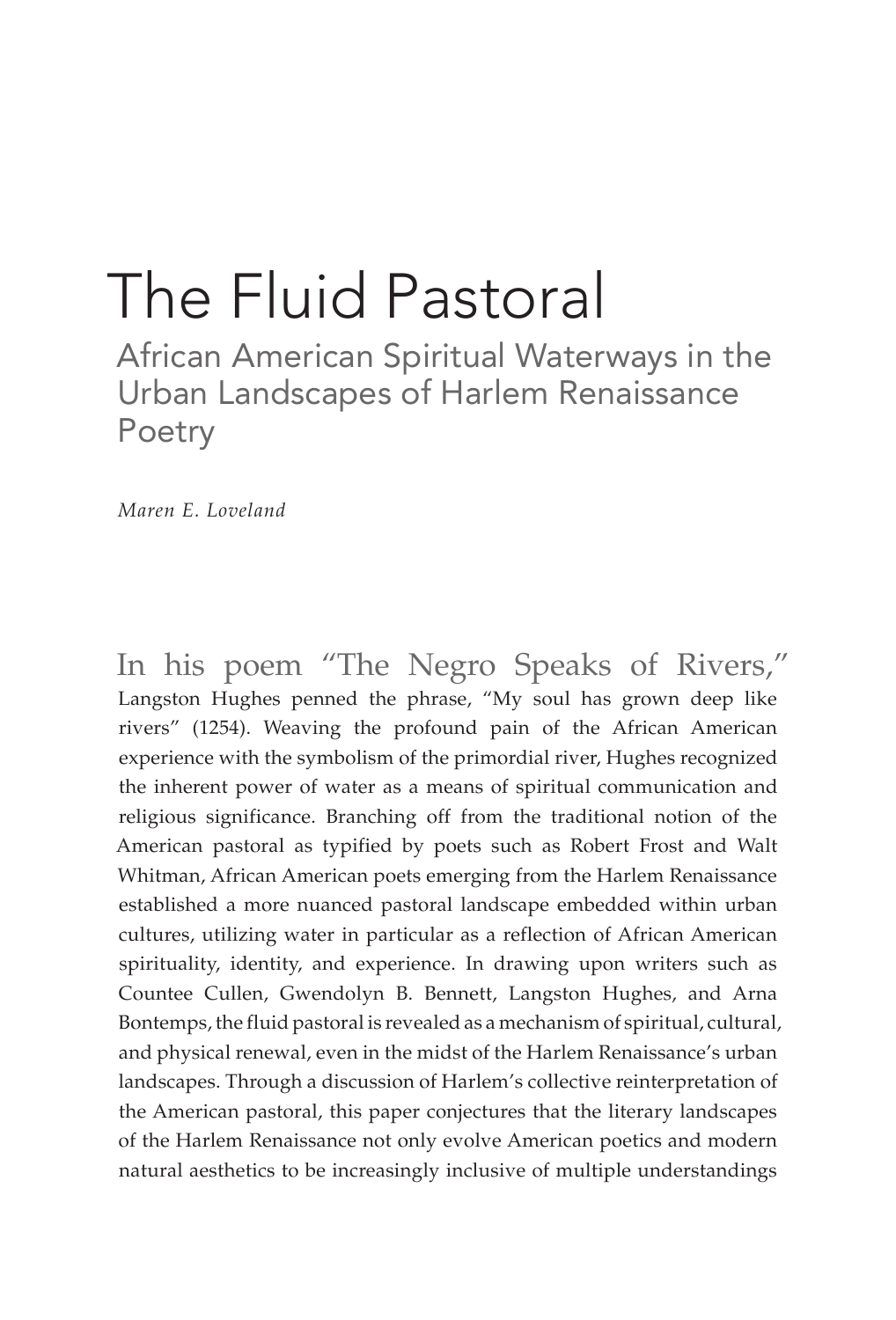of the pastoral, but also widen the understanding and scope of nature to include transatlantic and urban environments through the ideas of rebirth, survival, and conservation.

From violent thunderstorms to crashing waves, water is an ever-moving element that mirrors the constant flow of African Americans during the Harlem Renaissance era and America's Great Migration. As floods of African Americans traversed from the Black South to urban centers like New York City, Harlem became the heart of Black culture—what civil rights leader and prominent writer James Weldon Johnson called "the Negro capital of the world" (Gates and Smith 930). Accordingly, Johnson's poetry anthology, *Book of American Negro Verse*, seeks a divergence from dialect verse and encourages a more modernist approach to poetry, instigating an increasingly unstructured form within African American poetry: a movement from tradition into modernity (931).

Along with heavily influencing the form of poetry within the Harlem Renaissance, Johnson promotes engagement with African heritage as one of the pivotal movements of this era, transitioning the African American literary tradition through his close association of water and religion in his poem, "The Creation (A Negro Sermon)." He writes, "The lakes cuddled down in the hollows of the ground / And the rivers ran to the sea; / And God smiled again" (Johnson 77). The personification of the water intermingled with joyful religious overtones reveals water as a source of happiness and a connection to a higher power. The rivers and lakes inherent to creation, as Johnson intimates, are thus intertwined with the birth of humanity. In braiding African American religious values with the nature of water in Johnson's poetry, this literature reflects a broader shift in America's evolving understanding of the pastoral to include fluidity.

Johnson's union between American ideologies of religion and the pastoral, specifically the pastoral images of water, is further echoed in Countee Cullen's poem, "The Shroud of Color." In this poem, Cullen melds physical and spiritual realms when he describes his experience as a colored individual, writing:

For whom the sea has strained her honeyed throat Till all the world was sea, and I a boat Unmoored, on what strange quest I willed to float; Who wore a many-colored coat of dreams, Thy gift, O Lord—I whom sun-dabbled streams Have washed. (1307)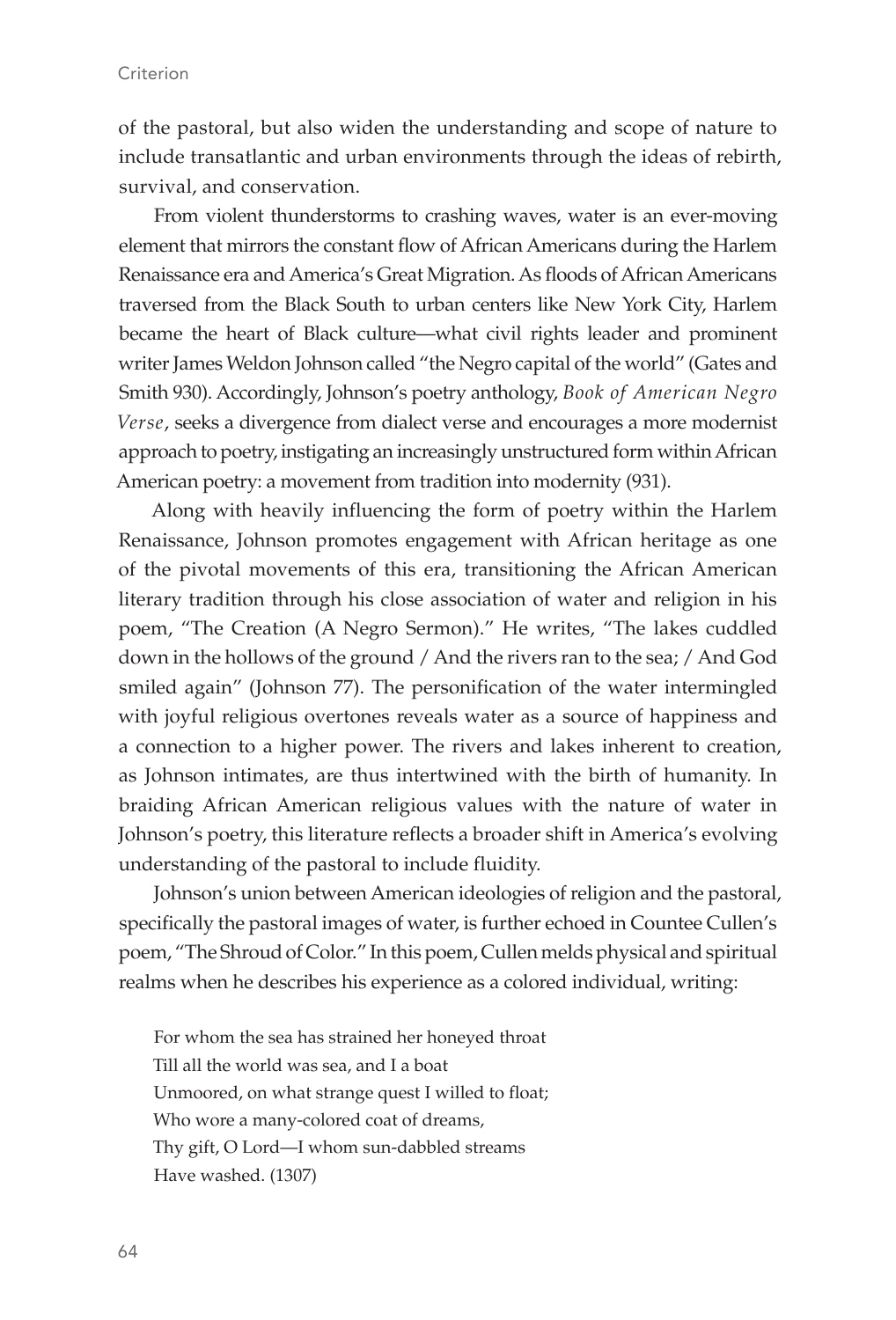Cullen draws on the iconic images of biblical narratives, including allusions to Joseph and Noah in particular, in order to stress the sincerity of his religious beliefs and the spiritual cleansing he feels. Additionally, envisioning a future where land no longer exists, he implies the inevitable apocalypse and the equivocal nature of water, signifying a recognition of spiritual purpose and the necessity of an ascetic, almost monastic, lifestyle. The "sun-dabbled streams" have a purifying, baptismal effect on the narrator, adding another facet to his relationship with water and deity as an uplifting, edifying influence. Water is thus utilized by Cullen to illuminate his theological impetus in finding isolation and purpose in life, communicated through the spiritual and biblical symbolism inherent to water.

Cullen's state of uneasiness toward water is not atypical in the historical sense because of the double meaning of the ocean as a source of terror and solace within African American history. The genesis of hardships for African Americans on the North American continent lies in the travel of Africans across the Middle Passage, where Black hostages suffered "psychological terror and torture at the hands of whites" as they crossed the Atlantic Ocean (Glave 21). Yet simultaneously, the ocean could provide a place of solace for Black seamen, as a place of racial equality with everyone equally subject to the overpowering force of nature. Scholar Dianne Glave conjectures that "from ancient Africa to the modern-day United States, people of African descent have continued the legacy of their relationship with the land," revealing that despite facing unbearable circumstances crossing the waves of the Atlantic, the contemporary African American community interprets the ocean as a means of inspiration and a transatlantic connection to a longstanding natural heritage and tradition (3).

The rekindling of connection between a common African ancestry, the pastoral ideal, and the modern African American through water is a common motif in the poetry of the Harlem Renaissance, a notion revealed in exploration of the image of the river as a symbol of African heritage. Hughes heavily emphasizes the significance of rivers in providing the poetic transatlantic connection between Africa and the United States in his deliberate use of this heavily signified image. His rhythmic, musical words provide insight into the challenging nature of a dual heritage, a heritage from both Africa and America. He captures the depth and the wide, transatlantic scope of the river in juxtaposing his "My soul has grown deep like the rivers" with a literary exploration of rivers both in Africa and America. He writes, "I looked upon the Nile," and follows this with "I heard the singing of the Mississippi" (Hughes 1254). Positioning these rivers in such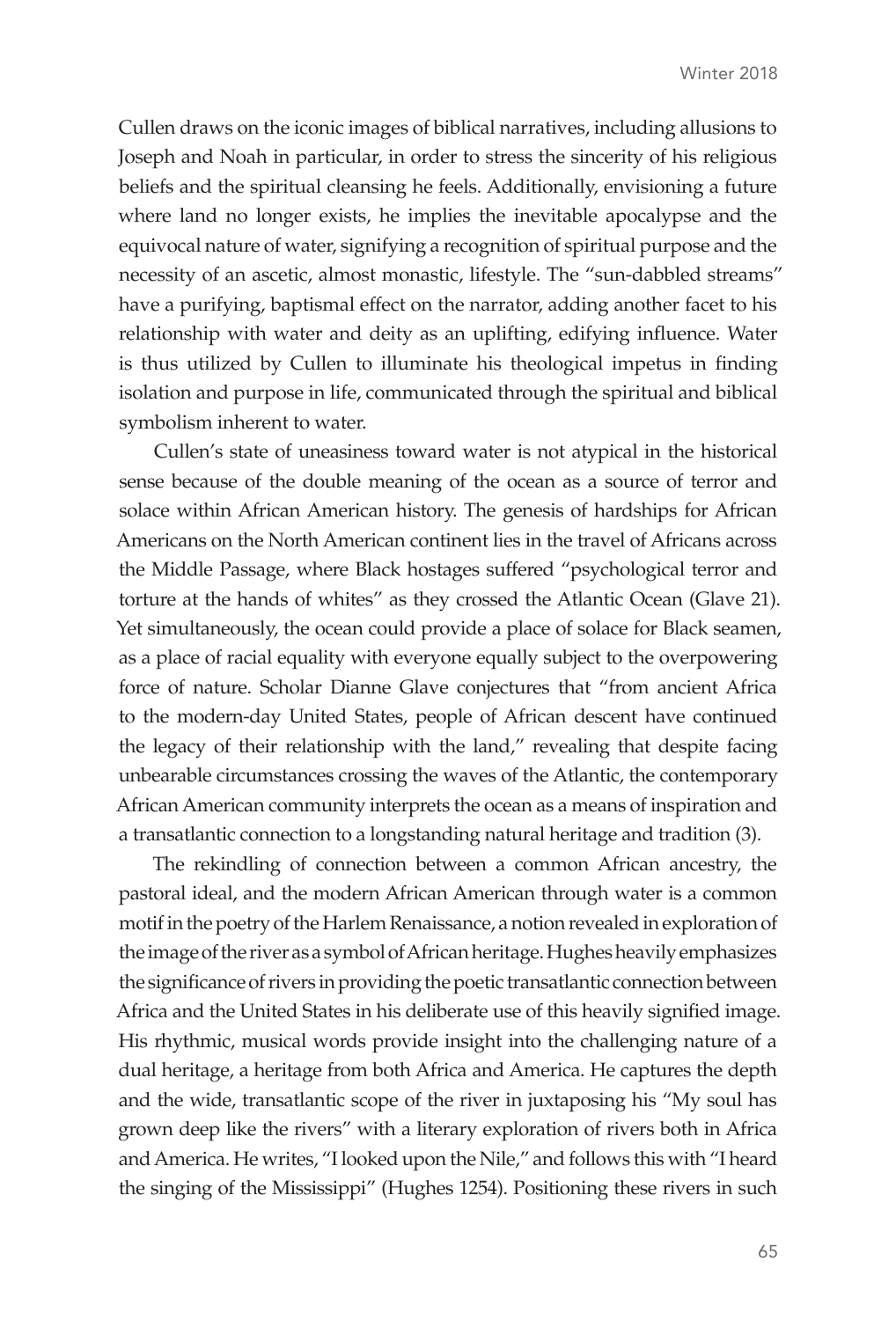### **Criterion**

close proximity to the narrator and to each other within the poem diminishes the physical distance between these bodies of water, successfully connecting the two continents and conveying the challenges of dual pasts.

As Hughes reveals, the modern African American struggles to maintain a sense of identity with fluctuating definitions of ancestry and Americanism and the tension between balancing these cultural influences in the face of modernity. Gwendolyn B. Bennett's aptly titled poem "Heritage," continues to invite these ideas into the collective African American cultural consciousness, drawing on images of water similar to those of Hughes. She describes a scene, saying, "I want to breathe the lotus flow'r . . . With tendrils drinking at the Nile" (Bennett 1228). The personification of the flower and river's relationship heightens the spirituality eminent within the poem, giving the pastoral a spiritual consciousness. Her inclusion of the Nile represents her yearning for her African American heritage, a longing for the past in an attempt to connect to a sense of home. Countee Cullen's poem of the same name reiterates these feelings by relating images of water and Africa with religious symbolism, evident when he begins his poem with, "What is Africa to me: / Copper sun or scarlet sea." In the culminating stanza he writes, "Quench my pride and cool my blood, / Lest I perish in the flood," implying the didactic relationship between nature and God (Cullen 1314). "Perish in the flood" refers to the biblical story of the prophet Noah while the "scarlet sea" alludes to the Red Sea nestled between Africa and Asia and can also connote Moses' turning of water into blood. In their delineations between religion and water, both Cullen and Bennett effectively portray the spirituality attributed to African heritage and fluid nature.

The transatlantic connections between Africa and America are further intensified by the use of water as a mystical property, endowing it with an ambiguous, yet effective spirituality. James D. Corrothers develops this image in his poem "The Negro Singer," where he illustrates the African setting through water-filled descriptions, "Fetch water, dripping, over desert miles, / From clear Nyanzas and mysterious Niles" (29). The use of the Bantu word for river in the plural form, "nyanzas," alongside the "mysterious" Nile, a river imbued with a longstanding tradition of religious significance, incites within the reader an awareness of the plentitude of these bodies of water not only in Africa but within America as well, connecting these two fragmented continents through water and poetry. The mythology often associated with rivers only strengthens their efficacy within Harlem Renaissance poetry as symbols of ancient cleansing, and in some cases, the afterlife. Alongside Corrothers's transcendent use of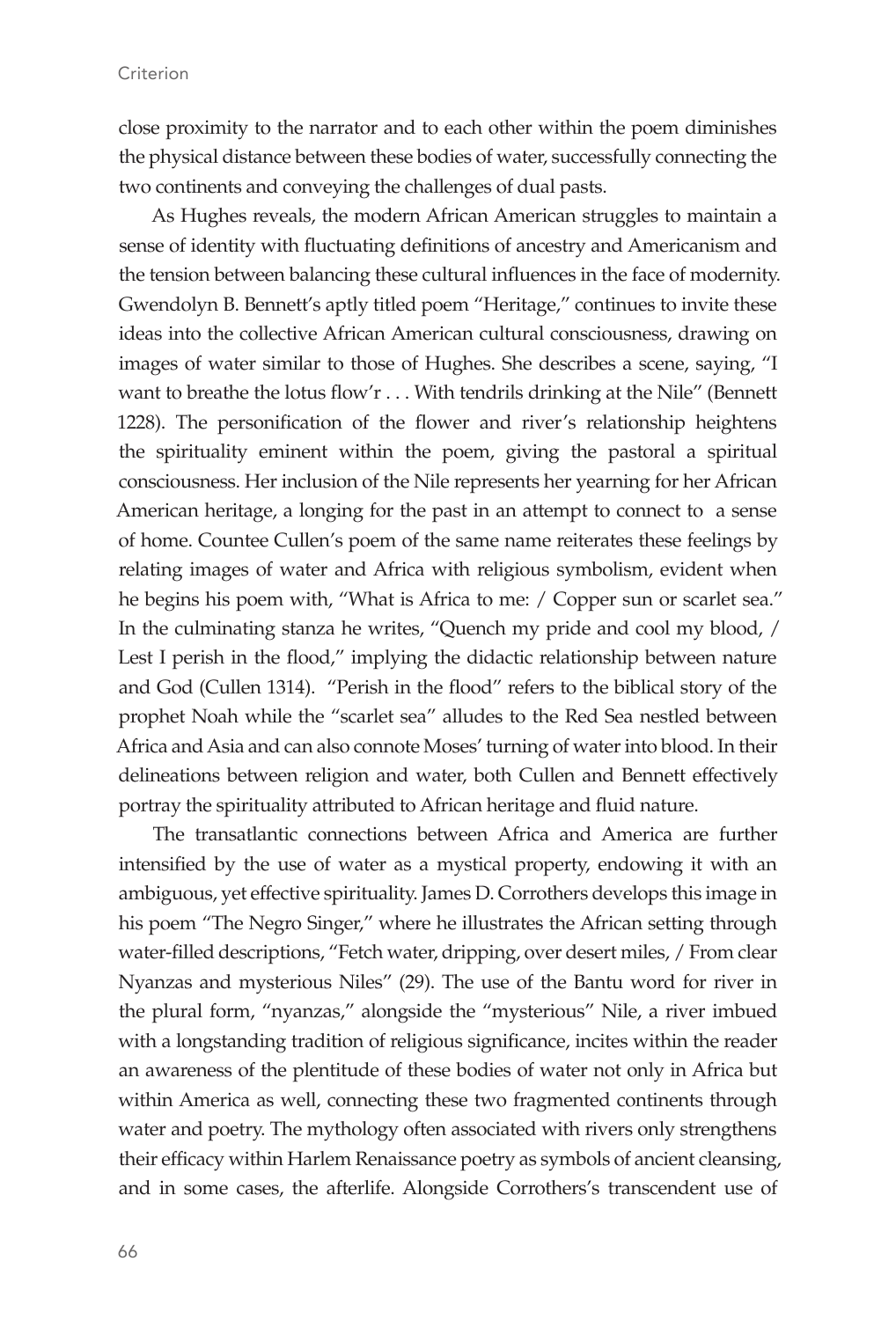water, esteemed poet Fenton Johnson similarly mentions, "Gin is better than all the water in Lethe" as the concluding line in his poem titled "The Scarlet Woman" (123). Lethe refers to the Greek mythological river of the underworld, associated most closely with oblivion and truth (Robinson 79). The motif of the arcane nature of rivers, so intimately related with the longstanding tradition of African American spirituality, thus only intensifies water's symbolic significance.

The rejuvenating, mystic properties of water and religion are native to notions of untouched nature, but certainly not to be separated from the modern environments of urban settings where they retain their inherent magic. Contemporary African American and environmental scholar Kimberly A. Smith writes that, "the writers of the Harlem Renaissance portrayed the city as a potential reservoir of energy and creativity that could revitalize American society" (164). Smith describes the aesthetic climate of the Harlem Renaissance with language that is associated with water, namely "reservoir" and "revitalize," to demonstrate the spiritually rejuvenating qualities of the urban landscape that Harlem provided to the African American communities of New York. While early representations of cities in relation to the African American are often associated with corruption and bleakness, the Harlem neighborhood effloresced into a center of African American culture and life. Smith elaborates in saying, "Thus the city landscape, perhaps even more than the rural landscape, is a field for the play of human creativity: it is an opportunity for humans to fulfill their co-partnerships with God in finishing Creation" (185). Engaging in this transcendent act of creation, the poets of the Harlem Renaissance entertain both spirituality and the rejuvenating and life-giving effects of the city, particularly Harlem, in their presentations of water. As water gives life to creation, so too does the city of Harlem give life to the African American communities and cultural rebirth.

This need for water to sustain human life parallels the necessity of Harlem's culture as one that provides a creative outlet for twentieth-century African American poetics. As lakes, oceans, and rivers are vital to the health of ecosystems and humanity, literary portrayals of rain and storms similarly sustain poetry through their symbolism. The deep sense of spirituality imbued in water that descends from the sky to the human level has significant implications in that rain saturates all it touches without bias or motivation, affecting the bucolic as well as the urban landscape. Poet Joseph S. Cotter Jr. connects rain directly to God in his rhythmic verse featured in "Rain Song," which begins, "On the dusty earth-drum / Beats the falling rain" and ends with "God, the Great Musician / Calling life anew" (156). The burgeoning of life and water in relation to God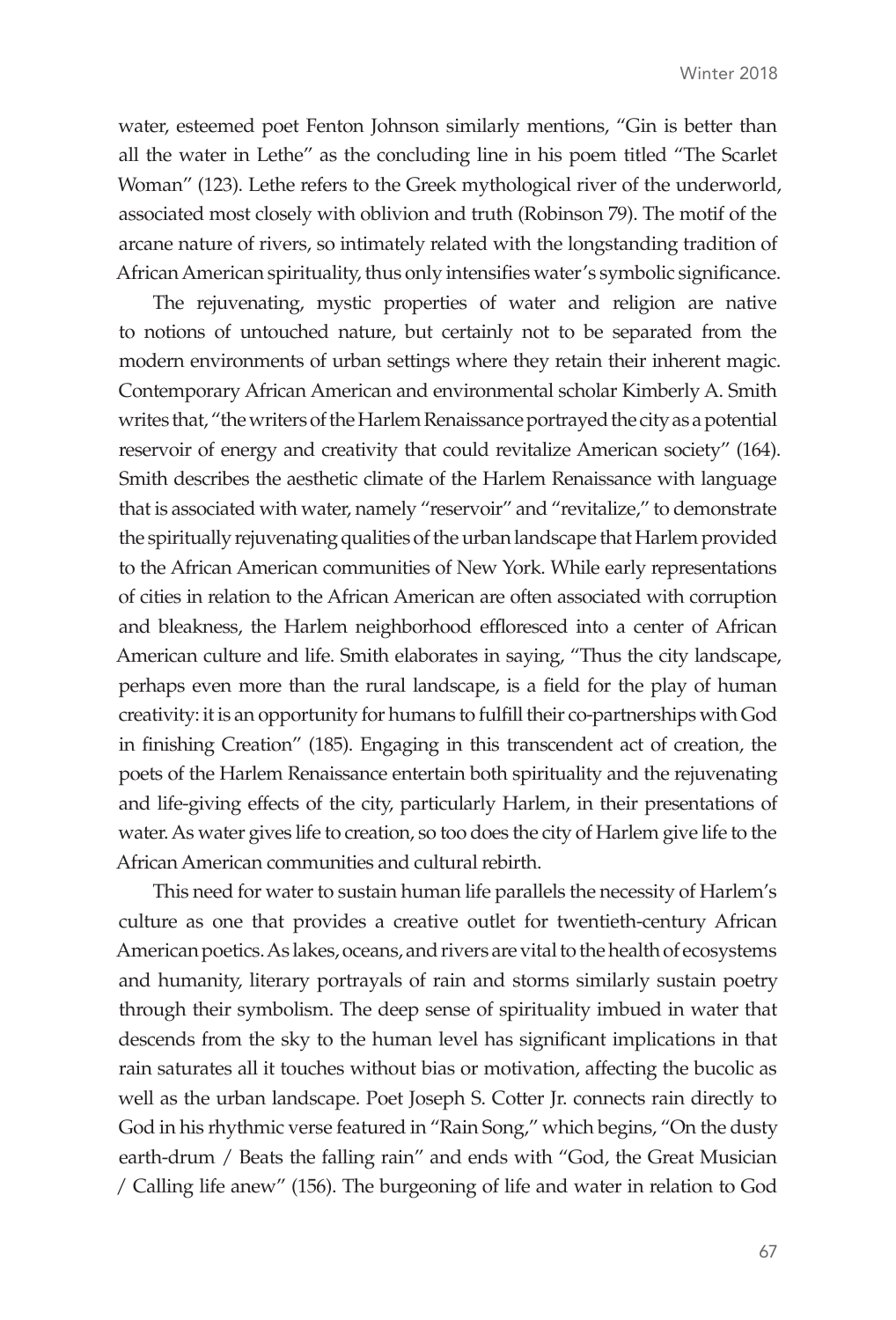### **Criterion**

directly designates rebirth and new life within nature as connected to spirituality, a notion not unnoticed or forgotten within Harlem's urban communities. Rain's musical qualities are emphasized alongside religion, a particularly meaningful notion in the context of the intense musicality that defines African American Christian tradition. Cotter's steady beat of rain serves to celebrate the power and reliability of God, a joyous reminder of heavenly awareness and creation. Another perception of rain is one of spiritual warning, as expressed in Alex Rogers's "The Rain Song." In this poem, rain is repeatedly used as a signal for the Christian idea of the Second Coming, a symbolic cleansing of the Earth, and is thus associated with spirituality as both a baptismal and life-giving symbol within Harlem Renaissance poetics.

While rain can symbolically represent the crying of the Earth, bodily tears present another form of water within Harlem Renaissance poetry as vessels of spirituality, inextricably connected to the aesthetics of the somatic. Ecocritic Anissa Wardi notes that "Bodies of water articulate a double registry of meaning, referring to oceans, rivers, lakes, and swamps and simultaneously to the human body, which is comprised primarily of water" (4). Harlem Renaissance poets consistently place images of tears alongside representations of religious fervor, and these personal waterways are the most intimate and individual of all. Jessie Faust writes "prayers and tears" (166) and "Oh little Christ, why do you weep / Why flow your tears so sore" (162) in the poems "Oblivion" and "Christmas Eve in France," respectively. W. E. B. Du Bois places "the tears of our mothers" in the middle of his poem, "A Litany of Atlanta," which acts as a prayer addressed to God (49). Similarly, Arna Bontemps's "Golgotha Is a Mountain," a poem revered for its contemplative spirituality, portrays water as spiritual in saying "Some women wept heavily that night; / Their tears are flowing still. They have made a river"(1240). Here, a body of water, the river, takes upon itself a more literal interpretation of "body" in the formation of a river from the tears of women. The consistent pairing of tears with praying and religion is a recognition of the spirituality inherent to the human body. The human body is dependent on water physically, and as witnessed in these poetic examples, spiritually as well.

The human body's dependency on water mirrors the human reliance on global pollution, an ever-present force manipulating the natural landscape. While pollution is global in its influence, it permanently resides within the constructs of urban areas that have the highest populations of poor people of color, affecting them disproportionately (Thomas and Ritzdorf 220).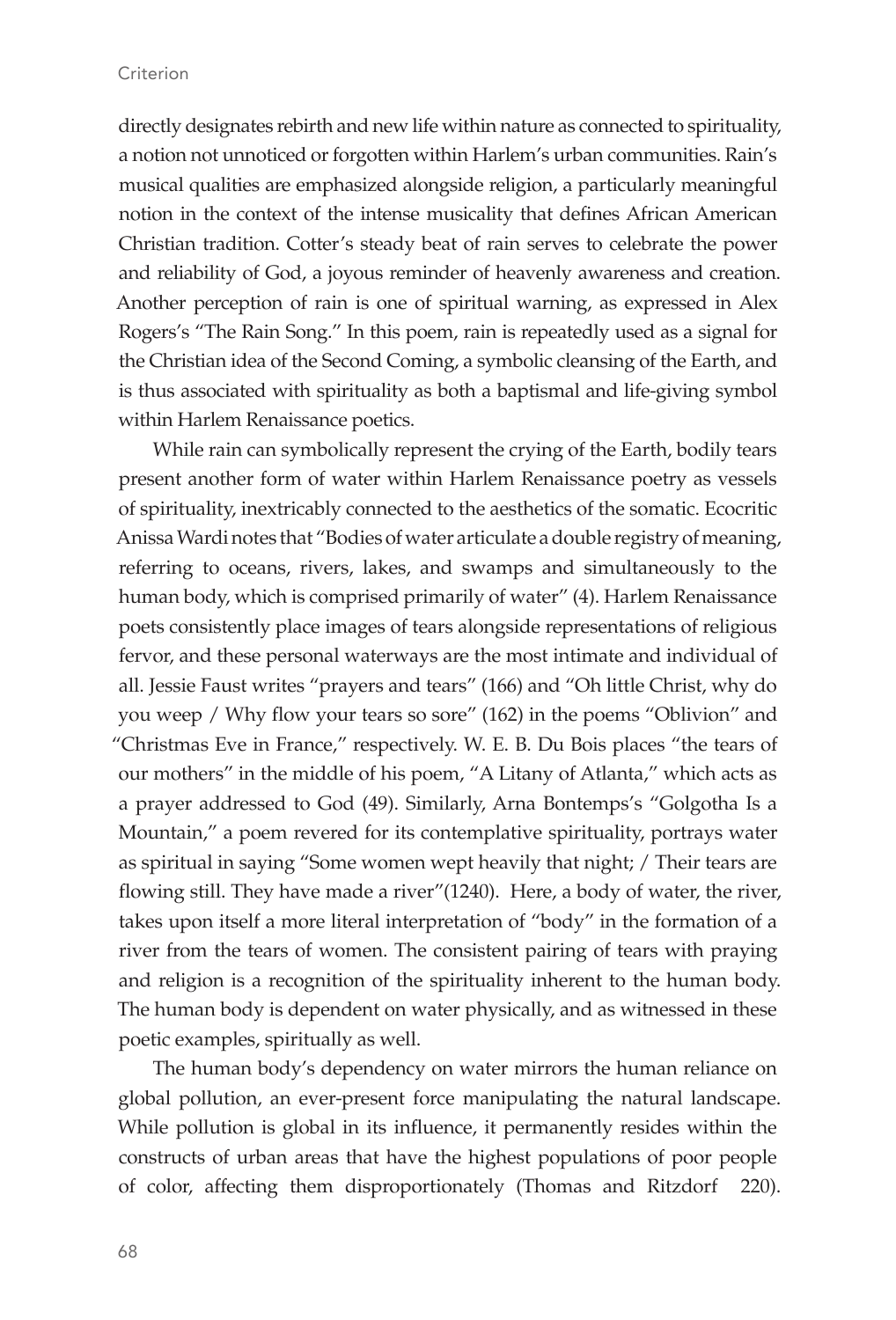Illustrations of water by Harlem Renaissance writers, who would have intimately faced this pollution firsthand, present an early spiritual recognition of the importance of preservation in the midst of urban modernity. Nature writer Wendell Berry outlines two forms of environmentalism: the preservation of wild spaces and the conservation of limited natural resources. (28). Defining conservation as "good work," Berry writes that "it cannot ignore either the nature of individual places or the differences between places, and it always involves a sort of religious humility, for not everything is known" (36). The essence of nature is largely ambiguous, rapidly evolving and unknown, as Berry describes. However, in a literary fashion, the poets of the Harlem Renaissance strive to make the spirituality of nature, African American history, and the beauty of the urban environment known through honoring it. As Berry informs, this is the "good work" inherent to conservation.

Like ancient rivers shaping the deep canyons of America, the alterations of Harlem Renaissance literature upon the cultural consciousness of America alter the modern conceptions of landscape and the American understanding of nature. The cyclical, connected patterns of water's movement in nature reflect the interconnectedness of the Harlem Renaissance poets and their poetry. Thus, this interrelated literature mirrors the rivers, oceans, and lakes of the terrestrial sphere in an ideological one. Contemporary novelist and essayist Toni Morrison clarifies the connection of literature to water in writing:

All water has a perfect memory and is forever trying to get back to where it was. Writers are like that: remembering where we were, what valley we ran through, what the banks were like, the light that was there and the route back to our original place. It is emotional memory—what the nerves and the skin remember as well as how it appeared. And a rush of imagination is our "flooding." (qtd. in Zinsser 89)

Morrison's words echo the poetry and the rhetoric of memory found in Langston Hughes' "The Negro Speaks of Rivers," where Hughes says that he knows "rivers ancient as the world and older than the flow of human veins" (1254). Indeed, there is something inexplicably transcendent and ahistorical about water, a force that makes up the majority of the human body, the element that covers the majority of the world. Ever-present and surrounding, water is the spiritual nourishment that enlivens the poetry of the Harlem Renaissance, perpetually suffused into the literary memory and pastoral identity of America.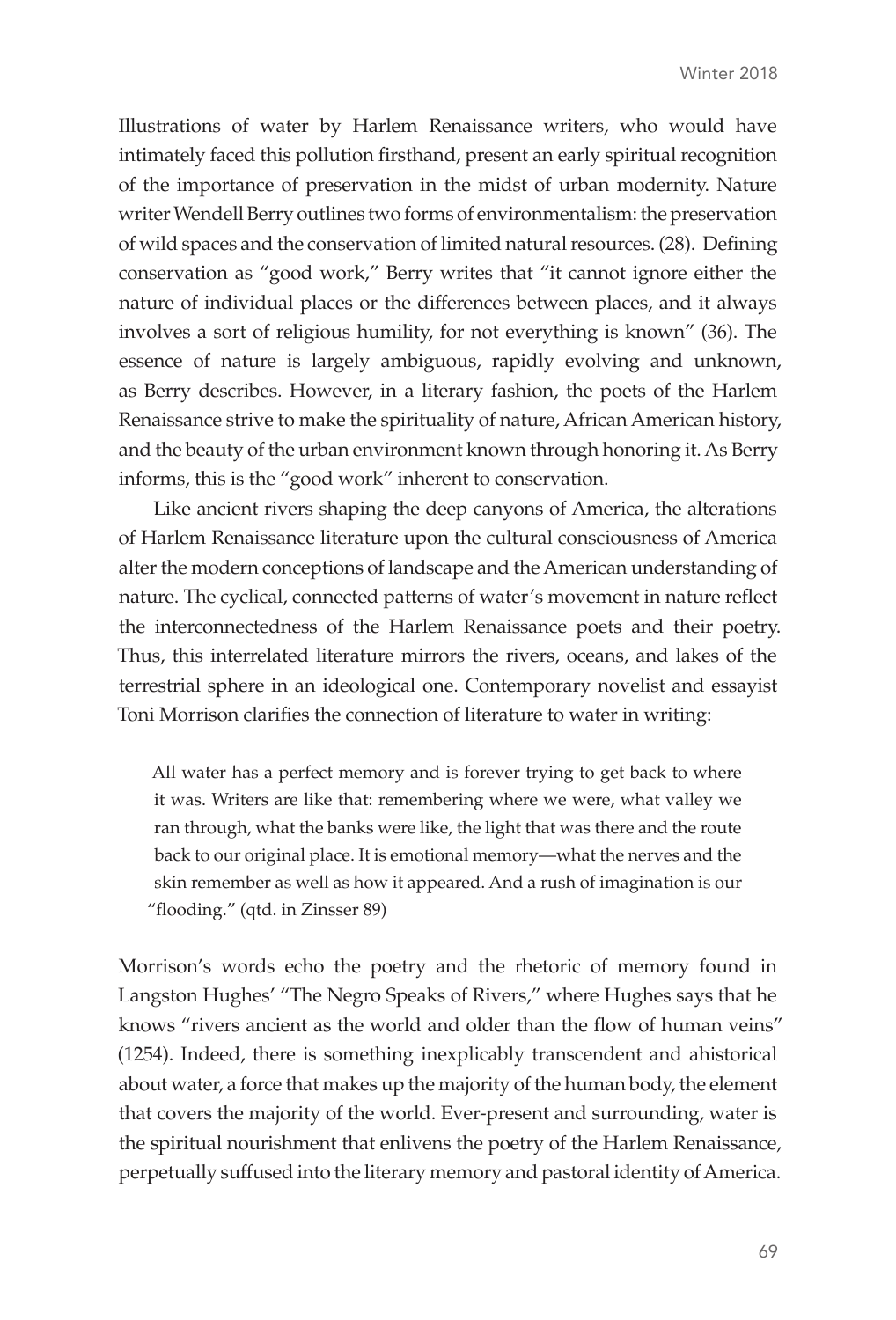## Works Cited

- Bennett, Gwendolyn. "Heritage." *The Norton Anthology of African American Literature*, edited by Henry Louis Gates and Valerie Smith, W.W. Norton & Company, 2014, p. 1228.
- Berry, Wendell. *Sex, Economy, Freedom & Community: Eight Essays*. Pantheon Books, 1994.
- Bontemps, Arna. "Golgotha is a Mountain." *The Norton Anthology of African American Literature*, edited by Henry Louis Gates and Valerie Smith, W.W. Norton & Company, 2014, p. 1240.
- Corrothers, James. "The Negro Singer." *The Book of American Negro Poetry*, edited by James Weldon Johnson, Harcourt, Brace, and Company, Inc., 1922, p. 29.
- Cotter Jr., Joseph. "Rain Song." *The Book of American Negro Poetry*, edited by James Weldon Johnson, Harcourt, Brace, and Company, Inc., p. 156.
- Cullen, Countee. "Heritage." *The Norton Anthology of African American Literature*, edited by Henry Louis Gates and Valerie Smith, W.W. Norton & Company, 2014, p. 1314.

———. "The Shroud of Color." *The Norton Anthology of African American Literature*, edited by Henry Louis Gates and Valerie Smith, W.W. Norton & Company, 2014, p. 1307.

- Du Bois, W. E. B. "A Litany of Atlanta." *The Book of American Negro Poetry*, edited by James Weldon Johnson, Harcourt, Brace, and Company, Inc., p. 49.
- Faust, Jessie. "Christmas Eve in France." *The Book of American Negro Poetry*, edited by James Weldon Johnson, Harcourt, Brace, and Company, Inc., p. 162.
	- ———. "Oblivion." *The Book of American Negro Poetry*, edited by James Weldon Johnson, Harcourt, Brace, and Company, Inc., p. 166.
- Glave, Dianne D. *Rooted in the Earth*. Chicago Review P, Inc., 2010.
- Hughes, Langston. "The Negro Speaks of Rivers." *The Norton Anthology of African American Literature*, edited by Henry Louis Gates and Valerie Smith, W.W. Norton & Company, 2014, p. 1254.
- Johnson, Fenton. "The Scarlet Woman." *The Book of American Negro Poetry*, edited by James Weldon Johnson, Harcourt, Brace, and Company, Inc., p. 123.
- Johnson, James Weldon. "The Creation, (A Negro Sermon)." *The Book of American Negro Poetry*, edited by James Weldon Johnson, Harcourt, Brace, and Company, Inc., p. 77.
- Robinson, Joel David. "Lethean Landscapes." *At the Interface / Probing the Boundaries*, vol. 71, 2010, pp. 79–96.